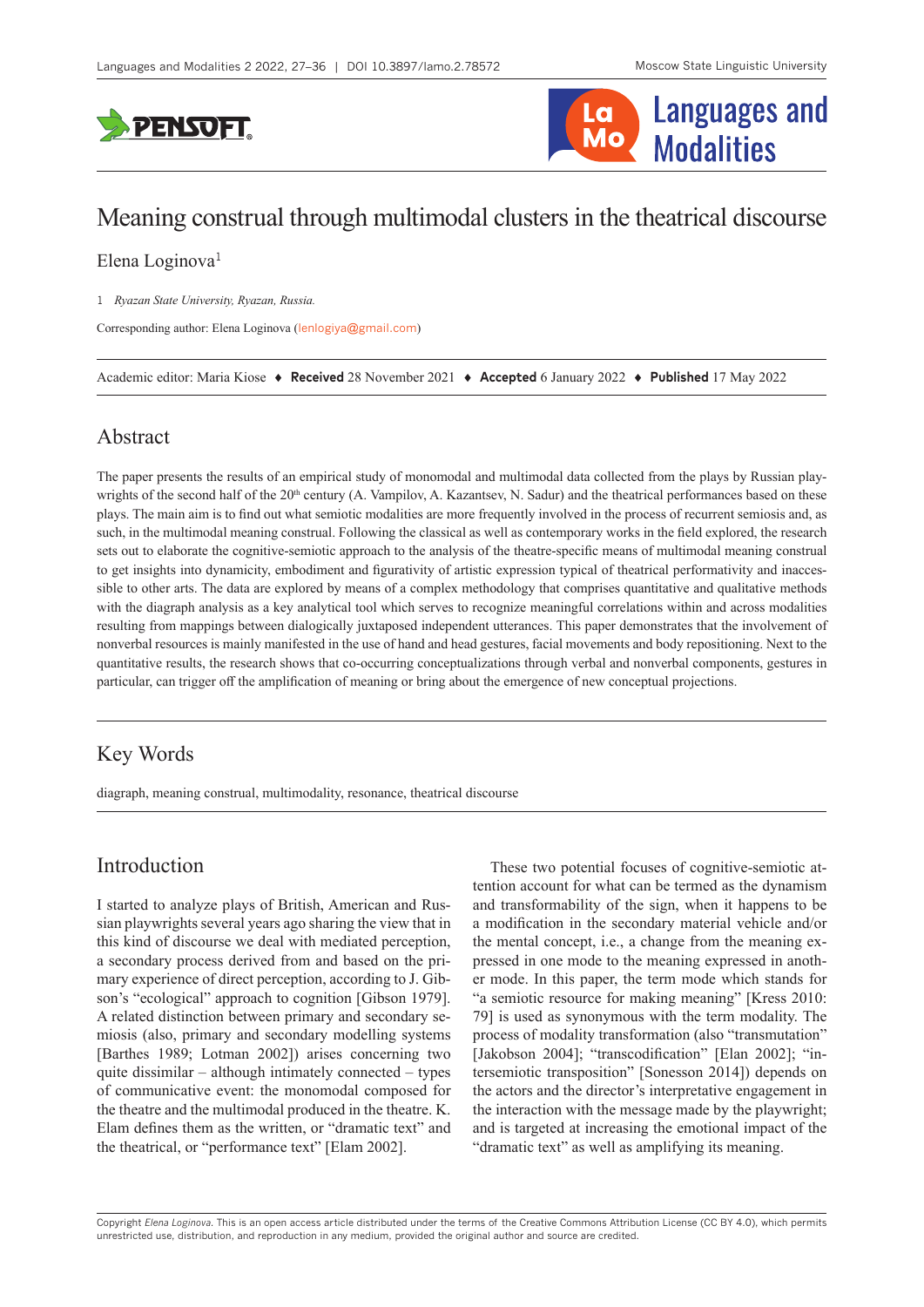In this research my task is primarily of quantitative nature. It boils down to the analysis of Russian plays of the second half of the 20<sup>th</sup> century (A. Vampilov, A. Kazantsev, N. Sadur) and their theatrical interpretations in order to specify what semiotic modes are more frequently involved in the process of recurrent semiosis. The multimodal data are explored with the help of a statistically verified multimodal analysis [O' Halloran 2011] which can shed light on the process of meaning arising from the integration of language and other meaning-making resources.

The paper is organized as follows: as a starting point I present a brief overview of the main areas of contribution to the present-day multimodal studies. I revise the issue of semiotic modality relying on the notion of theatrical codes in the works by E. Fisher-Lichte and K. Elam. Special attention is given to gestural modality and the types of gestures offered by A. Cienki and C. Műller. Given the theoretical orientations, I formulate the objectives and working hypotheses. After that, I describe the material, methods and tools used in the research. Then I present a quantitative and qualitative discussion of the samples selected for the analysis, zooming in on the major findings which refer to the theoretical framework outlined. Finally, I discuss the implications of the study in light of the multimodal meaning construal in human communication and in the arts as communication and also present some suggestions for further research.

# Theoretical framework

#### Semiotic modalities of a theatrical performance

Recent research in a range of disciplines, including cognitive psychology, linguistics, semiotics and poetics, has focused on the ways in which people pair verbal language with nonverbal expressions, be it in comics, cartoons, memes, demotivators, advertisements, face-to-face interaction, and more. Recognition of multimodal meaning construction mechanisms in spoken discourse is the task tackled by scholars representing different fields of inquiry such as manual co-speech gestures in various types of discourse [Cienki 2013, 2019; Iriskhanova 2018, 2021; Leonteva 2017; Kiose 2021; Zykova 2021]; the interplay of eye gaze, speech, hand and head gestures [Brône et al. 2013; Kibrik, Fedorova 2018; Sonesson 2019]; intonation and also its correlation with eyebrow movement [Yanko 2019; Tsibulya 2021], etc. Corpus-based empirical analysis along with quantitative methods, annotation tools (ELAN, LASG), software programs (Eye-tracking, Mo-Cap, Speech Analyzer, MS Excel, etc.) has become a valid instrument to explore the verbal and non-verbal forms of conceptualization, contributing remarkably to the study of embodiment, iconicity, figurative meaning as well as the semiotic status of gestures and other meaning-making resources in spoken discourse [Zlatev 2007; Sonesson 2010; Oben, Brône 2016; Cienki 2017; Dancygier 2017; Iriskhanova, Cienki 2018; Műller 2019]. The focus on the orchestrations of different semiotic modalities (speech, prosody, gesture, eye gaze, facial expression) help the researchers demonstrate certain specificity in face-to-face interaction, professional activity (e. g., simultaneous interpretation, courtroom or business communication) and also in the cinematic discourse. Surprisingly, nowadays little attention in exploring multimodal meaning construing is given to a theatrical performance which is a vivid example of collaborative multi-media display.

The pioneering works which radically changed the prospects for the scientific analysis of the theatrical performance include books and articles by the Prague School semioticians: J. Mukaŕovskĵ, O. Zich, P. Bogatyrev, R. Jakobson, etc. Their ideas of the theatrical sign as a culturally and socially determined unit of meaning which points beyond the denotative basis to the implicitly represented content (cf., Bogatyrev's "a sign of a sign and not the sign of a material thing" [Semiotics of Art. Prague School Contributions 1976: 33]) were elaborated by K. Stanislavsky, V. Meyerhold, A. Tairov, J. Grotowski and other theatre directors, who acknowledged the power of actual visual perception. They argued that the actor's work does not happen without a sense of the body. The processes by which actors move the language of the plays off the pages and into their bodily actions, so that it can be shared with the audience, are rooted in the physical and the sensual, as much as they are in words. And it is exactly for this reason К. Stanislavsky described a successful performance as "the artistic embodiment of inner emotional experience" [Stanislavsky 1964].

Embodied construal of meaning linked to multimodal behavior has defined а theatrical performance since the origins of theatre in prehistoric rituals. Characters, be they gods, people or animals, have always been represented through the bodies of actors with puppet theatre as an exception [Hart 2011]. However, while speaking about embodiment in the context of theatrical signs one is tapping into the scale of embodiment: from the primary level when the body finds its conceptual and expressive forms (the primary cognitive materiality of mind and body) to the secondary level behind which is a focused intentionality that participates along with the body in creating a performance (the second materiality of a theatrical performance as the manifestation of the author's intent). In the opinion of F. Hart, being a cognitive phenomenon, embodiment creates the instruments of communication, e.g., gestures, through which "a secondary order of constructivity becomes activated" [Ibid: 32].

In this paper, I intend to show that co-existing heterogeneous signs of a theatrical performance converge to enrich the meaning projections and achieve the pragmatic effect required. I proceed from the assumption that a play and its theatrical interpretation can be considered parts of a unique communicative space: the original communicative situation and its multimodal "derivative" respectively. The list of modalities involved in the process of meaning-making in the multimodal theatrical performance includes, but is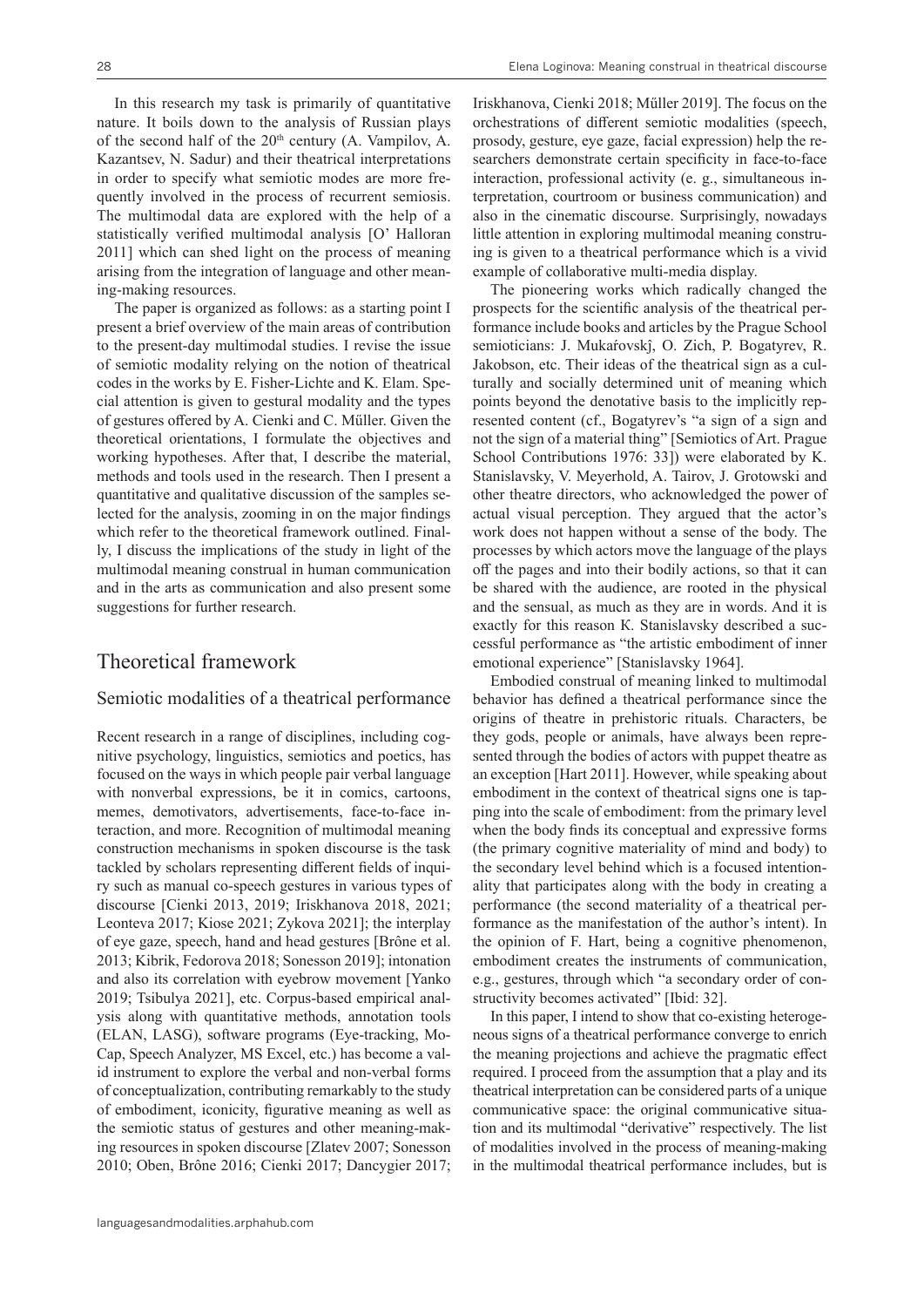not reduced to, facial expression, gesture and other movements related to body parts, stage decoration and stage conception, costume, hairstyle, music, lighting (see also the classifications of theatrical codes in [Fisher-Lichte 1992; Elan 2002]). According to E. Fisher-Lichte, all types of signs in a theatrical performance can be classified in terms of general categories based on the following oppositions: acoustic/visual; transient/lasting; actor-related/space-related. The classification of all the theatrical signs elaborated by E. Fisher-Lichte can be seen below (Table 1).

**Table 1.** Signs of a theatrical performance.



Source: Fisher-Lichte (1992, p. 18).

The multimodal derivational discourse draws simultaneously upon cognitive processes from across the spectrum given, involving visual and auditory perception together with verbal cognition. So, one and the same concept can be represented by verbal means (in the source discourse) and multimodal clusters of verbal and non-verbal means (in the discourse derivative). What results is a performance founded on the cultural norms of society at large and on secondary regulative rules, peculiar to the theatre as a type of multimodal discourse opposed to all other types both in terms of ontological status of the creative work it involves and with regard to the conditions for its production and interpretation.

#### Gestural modality and communication on stage

The special nature of theatrical signs that stems from the special ontological status of the performance allows for yet another approach to be taken into consideration. Multimodality on stage is an adaptive process which results in the strengthening of meaning projections between the semiotic resources used. By simultaneously or successively representing complementary and supplementary information in various modalities, resonance arises to highlight or enhance the content of the original communicative situation. This phenomenon cannot be attributed to any sign in isolation. It is a property of discourse relations between verbal or verbal and nonverbal signs, gestures in particular [Du Bois 2014; Iriskhanova 2018; Loginova 2019]. Naturally, this aspect is of interest to the current research.

What I intend to show with my analysis is that meaning construal in the theatrical discourse depends largely on resonance as a kind of interactive alignment which accounts for pragmatic effects and, as such, for communicative efficiency. The analysis concentrates on resonating gestures, particularly actors' manual movements (iconic or metaphorical) linked to their speech.

For the purposes of the research, I use the classifications of speech-linked gestures offered by A. Cienki and C. Műller. Their classifications include referential gestures which are subdivided into deictic (pointing/touching) and representational gestures. The representation gestures are further specified according to the mode of representation: enacting, embodying, holding/touching, tracing, molding gestures. The other types encompass pragmatic gestures which show one's stance on the issue under discussion; adaptors (self-adaptors and object-adaptors as non-speech-motivated movements) and beats [Műller 1998; Cienki 2013]. These types of gestures are the ones that can be used in different communicative contexts and different discourses, including a theatrical performance for which gestural signs are of particular importance. As it is noted by E. Fisher-Lichte, "while theatre is certainly possible without language, music or sounds, costumes, decorations, props, or lighting, no form of theatre can completely dispense with the actor's physical presence, his gestural signs" [Fisher-Lichte 1992: 39].

Generally, it may be a problem for researchers to divide up speech-linked gestures into separate groups. It is so because different pragmatic gestures (e.g., the throwing away gesture to express a negative stance or the palm-up open hand used when presenting an idea) might have the same metaphor in their core being based on mimetic schemas or image-schemas [Cienki 2021]. One of the solutions to the problem of gesture identification is to assume that every gesture involves this or that degree of representational and pragmatic value on a scale from low to high, to display the discursive "profile" of the gesture in a particular usage event. This idea originates in the "semiotic profiles" of gestures, i.e., variable sets of semiotic parameters shaped in concrete contexts, described by O. K. Iriskhanova and A. Cienki. The scholars argue that flexibility of gestures and variability of their semiotic features make them more language-dependent and more exposed to individual differences [Iriskhanova, Cienki 2018].

The situation becomes more complicated when the communicative context analyzed is that of a secondary modelling system in which different functions of gestures can be realized in parallel to allow richer forms of expression. Furthermore, as a rule, gestures in the arts as communication are not characterized by immediacy, nor do actors on stage engage in spontaneous talk. Every verbal and nonverbal sign are the result of rehearsal so that certain images gain intensity and become appealing. How strictly bodily actions in theatrical discourse are regulated depends upon the strength of the conventions at work. E.g., in the classical Chinese and Japanese Noh theatres, the verbal and nonverbal behavior is strictly pre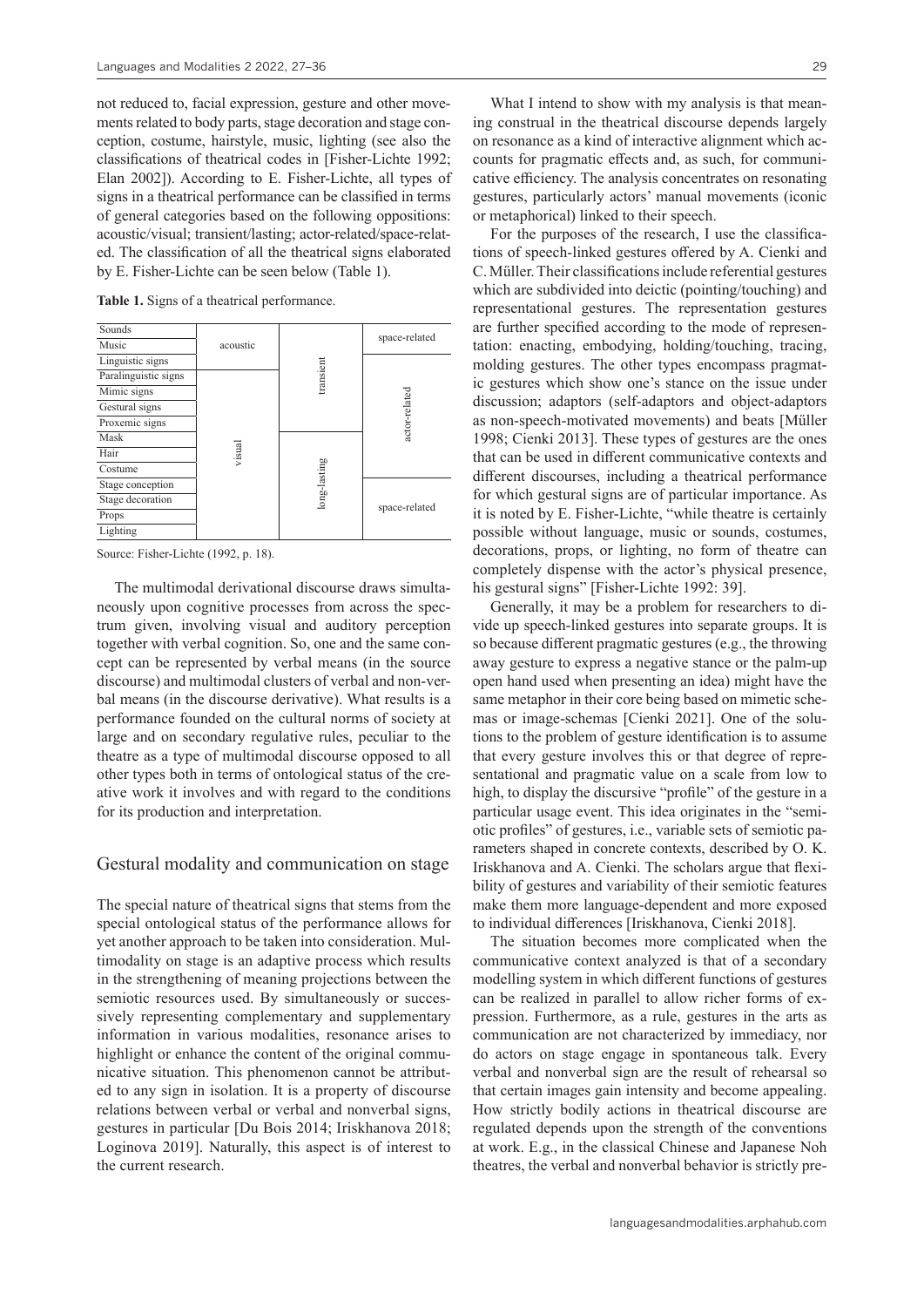determined. In conventional Western theatre the secondary order embodiment is less tightly constrained with the primary goal for actors to make their choices emotionally charged. Theatrical gestures are regarded as showing body eloquence. Traditionally, they were classified into rhetorical gestures based on antique oratory (motions of the hand and fingers) and gestures-affects used to express surprise, disgust, remorse, censure, etc. The detailed description of these groups, with 24 codified gestures in each, was given in 1646 by J. Bulwer in his treatise on gesture which appeared to be the first book dedicated to the "natural language of the hand" [Kendon 2004: 25–28].

Given this stance, the **objectives** I have set myself are twofold. On the one hand, I am going to find out what modalities are more frequently realized in a theatrical performance simultaneously with speech and under the guidance of a single communicative intention. On the other hand, the focus of my attention is on the multimodal cluster – speech and gesture – to reveal the functions of gestural component in meaning-making and create a gestural profile for gestures used on stage.

I **hypothesize** that: a) the gestural modality together with facial movements would be the most active in multimodal meaning construal in the theatrical discourse; b) the pragmatic and representational gestures would prevail in the theatrical discourse; c) gestures in the theatrical discourse would complement the content expressed by speech or represent some new content which can be in supplementary or contrary relations with the semantics of the verbal utterance.

The objectives and the hypotheses account for the design of the research and the methods used.

### Data analysis: procedures and methods

### Case-study 1.

For case-study 1 the source discourse (SD) was A. Vampilov's "The Elder Son" (1965). I also turned to 22 theatrical performances based on this play staged by the theatres in Moscow, Irkutsk, Nizhniy Novgorod, Perm, Kostroma, Tyumen, Velikie Luki, and more. They all were retrieved from The International on-line Festival "The Elder Son — 55" (November, 2020). The total duration of the discourses derivatives (DDs) is 3110 minutes.

The preliminary step included the analysis of the SD: searching for recurrent cues produced by the same character or different characters, and recurrent communicative situations. The total number included 147 instances of the monomodal data. The next step was to find out whether in the DDs: a) the recurrent cue(s) is(are) modified; b) nonverbal modality(s) accompanying the verbal one is(are) used. Given these tasks, I used the modelling method accompanied by the parametric analysis [Iriskhanova, Cienki 2018; Kiose 2021]. The procedure involves the consistent implementation of three targets.

At first, a list of multimodal parameters was compiled. The list included the verbal modality and also those nonverbal modalities of a theatrical performance that interact with speech, i.e., reflect what is simultaneously produced verbally (gestures, facial movements, body movements, actions, music and/or sound effects, light effects). Each parameter was given a number from 1 to 9. The entire list includes the following parameters (P):  $P_1$  – verbal component unchanged;  $P_2$  – verbal component modified;  $P_3$  – gestural modality (hand gestures) added;  $P_4$  – head gestures and facial movements added;  $P_5$  – movements of the legs and/or body movements added (e.g., crossing or uncrossing the arms, legs; changing the seating position; etc.);  $P_6$  – body movements which indicate a change of place (proxemic signs) added;  $P_7$  – characters' actions (also with props) added;  $P_8$  – music and/or sound effects added;  $P_9$  – light effects added.

Then the numerical indicator of activity for each parameter in the DD was calculated. In the table below I give the activity indicators on the 22 theatrical performances (DD) supplied with charts (Table 2).

As the next step, I calculated the average activity indicator and the range of activity indicators for each parameter. Normally, the number of the DD, in which the activity of this or that parameter is above the average indicator, and the number of the DD, in which the activity of this or that parameter is below the average indicator, do not exhibit any significant differences. The results are given in the following table (Table 3).

The next step was to create a model of the distributed parameter activity. Schematically, it is presented in the following volume chart (Diagram 1).

Given the need for more insight into the convergence of gesture and speech in the theatrical performance, I proceed with a more detailed research of gesture types used in the theatrical discourse.

**Table 2.** General statistics on multimodal parameter activity in the 22 discourse-derivatives.

|                   |     |     |     |     |    |    |     |          |    |    |    | DD1 DD2 DD3 DD4 DD5 DD6 DD7 DD8 DD9 DD10 DD11 DD12 DD13 DD14 DD15 DD16 DD17 DD18 DD19 DD20 DD21 DD22 |    |               |          |    |    |    |    |     |     |                |                       |
|-------------------|-----|-----|-----|-----|----|----|-----|----------|----|----|----|------------------------------------------------------------------------------------------------------|----|---------------|----------|----|----|----|----|-----|-----|----------------|-----------------------|
| P <sub>1</sub>    | 26  |     | 28  | 27  | 30 | 32 | 24  | 29       | 33 | 29 | 21 | 32                                                                                                   | 28 | 25            |          |    | 32 | 24 | 26 | 27  | 29  | 31             | cultule in June       |
| P <sub>2</sub>    | 74  | 78  | 72  | 73  | 70 | 68 | 76  | 71       | 67 | 71 | 79 | 68                                                                                                   | 72 | 75            |          | 79 | 68 | 76 | 74 | 73  | -71 | 69             | thick dailbin.        |
| P3                | -68 | -61 | -66 | 70  | 62 | 59 | -71 | 60       | 74 | 76 | 65 | 70                                                                                                   | 66 | 62            | 68       | 72 | 66 | 70 | 62 | -60 | 72  | 68             | and, Albhabitch       |
| P4                | -66 | -67 | 62  | -68 | 70 | 62 | 70  | 69       | 65 | 62 | 60 | 70                                                                                                   | 54 | 59            | 70       | 66 | 58 | 72 | 58 | 61  | 69  | 66             | andhim Julai          |
| P <sub>5</sub> 45 |     | 48  | 43  | 47  | 41 | 48 | 48  | 49       | 49 | 51 | 41 | 48                                                                                                   | 50 | 37            | 53       | 40 | 45 | 48 | 52 | 41  | 43  | 44             | anaullal lala         |
| P <sub>6</sub> 48 |     | 46  | 50  | 40  | 44 | 52 | 52  | 46       | 53 | 44 | 40 | 55                                                                                                   | 46 | 51            | 54       | 42 | 54 | 49 | 52 | 56  | 48  | 46             | an and databa         |
| P7                | 6   |     |     |     |    | 4  | 4   |          |    |    | 4  |                                                                                                      |    | 5             | 4        | 3  | 6  |    | 3  | 5.  |     | $\overline{4}$ | <b>Microsoft also</b> |
| P8.               |     |     | 4   |     |    |    |     |          | 4  | 3  |    | 4                                                                                                    | 3  |               | $\left($ | 3  |    |    |    |     |     |                | tditulidir idrai      |
| P <sub>9</sub>    |     |     |     |     |    |    |     | $\Omega$ |    |    |    |                                                                                                      |    | $\mathcal{D}$ |          |    |    |    |    |     |     |                | -ialii, atalliata     |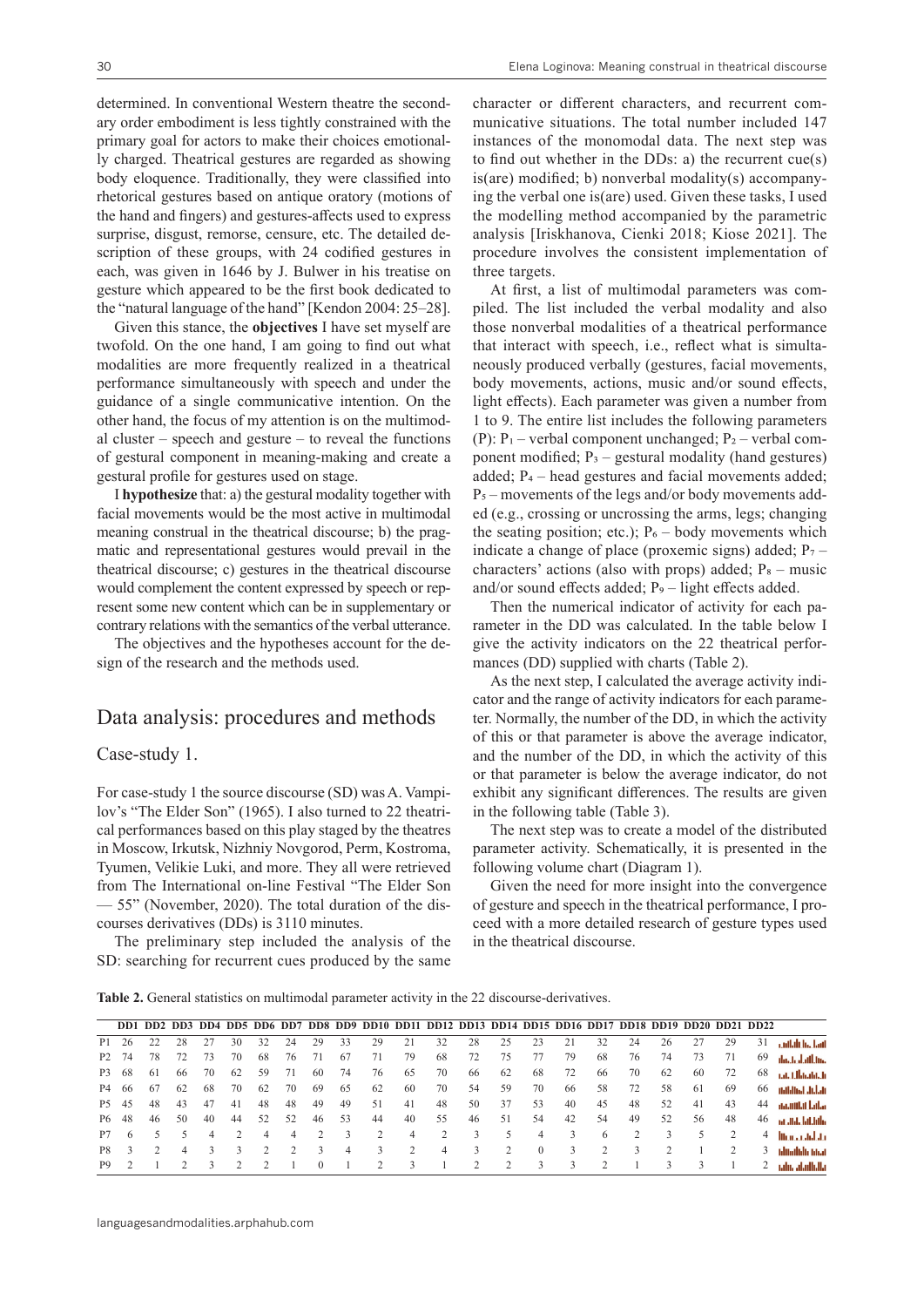

**Diagram 1.** Multimodal parameter activity in the 22 discourse-derivatives.

|                | The average<br>activity |          | The range of activity<br>indicators |       | The activity indicator<br>exceeding the average |  |  |
|----------------|-------------------------|----------|-------------------------------------|-------|-------------------------------------------------|--|--|
|                | indicator               | min      | max                                 | range | value of the parameter                          |  |  |
| P <sub>1</sub> | 27.2                    | 21       | 33                                  | 12    | 11                                              |  |  |
| P <sub>2</sub> | 72.8                    | 67       | 79                                  | 12    | 11                                              |  |  |
| P <sub>3</sub> | 66.7                    | 59       | 76                                  | 17    | 11                                              |  |  |
| P <sub>4</sub> | 64.7                    | 54       | 72                                  | 18    | 12                                              |  |  |
| P <sub>5</sub> | 46.0                    | 37       | 53                                  | 16    | 12                                              |  |  |
| P6             | 48.5                    | 40       | 56                                  | 16    | 11                                              |  |  |
| P7             | 3.6                     | 2        | 6                                   | 4     | 12                                              |  |  |
| P8             | 2.5                     | $\theta$ | 4                                   | 4     | 12                                              |  |  |
| P <sub>9</sub> | 1.9                     | 0        | 3                                   | 3     | 15                                              |  |  |

**Table 3.** General statistics on the average activity indicators and the range of activity indicators for each parameter.

Case-study 2.

The monomodal dataset used in case-study 2 consists of four  $SDs$  – the plays by the  $20<sup>th</sup>$  century Russian playwrights: A. Vampilov's "Duck Hunt" (1967); N. Sadur's "The Odd Woman" (1982) and "Go" (1983); A. Kazantsev's "The Fleeing Wanderers" (1996). The multimodal dataset comprises six DDs, namely theatrical performances staged by the Moscow Arts Theatre, the Mossovet State Academic Theatre, the Drama School of Yaroslavl State Theatre Institute, Primorsky Drama Theater, "Magic lantern" and "On the chairs" theatres; with a total duration of 620 minutes.

At the first step of the analysis, I selected all the indicators for gestures given in the stage directions. The set of samples comprises 35 indications of representational, pragmatic and deictic (pointing) gestures. There were no indicators for discourse-structuring gestures in the plays analyzed. Then I resorted to the video data to see whether the gestures were realized in the performances or not. To fulfill the task, I used the diagraph analysis suggested by John W. Du Bois in his study of spoken dialogues. The key unit of the analysis is the diagraph recognized as a coupling structure when one speaker (addressee) forms an utterance based on the immediately co-present utterance of an interlocutor (addresser) so that affinities across utterances occur. The following exchange provides an illustration of what Du Bois calls a diagraph [Du Bois 2014: 362]:

|  |  |  | Table 4. The diagraph. |
|--|--|--|------------------------|
|--|--|--|------------------------|

| 1 Joanne. | it 's kind of |                           | like | ^you | Ken | $\sim$ |
|-----------|---------------|---------------------------|------|------|-----|--------|
| 2 Ken     | that          | $\sin$ 's not at $\sin$ ' | like | me   |     |        |

Source: Du Bois (2014, p. 362).

To facilitate the analysis of similarities and differences in gestures across the SD and the DD I reformatted the diagraph in order to display the mappings both in rows and columns emerging in dialogic juxtaposition of a monomodal utterance in the SD and its multimodal counterpart in the DD. The multimodal diagraph consists of two parallel sets of rows for the SD and the DD respectively; and also contains a separate column for nonverbal modalities which interact with speech.

The quantitative results obtained with the help of the diagraph analysis are the following: 11 gestures (31.5%) were realized in the DD. The same percentage was for gestures which were modified (the change of gesture type). 13 gestures (37%) were not realized in the DD. The data did not exhibit any correlations between the type of gesture and its usage or non-use in the DD.

The next step of analysis deals with the study of gestures which were added in the DD to cooperate with speech in organizing a performance. The observational method employed made it possible to acquire a dataset of 2577 gestures synchronized with speech or following it. Using the Sampling Analysis tool in MS Excel 100 gestures were selected that were subject to further examination and statistical processing. The quantitative results are distributed as follows: the most frequent are the pragmatic and representative gestures (42% and 31% respectively); then come the deictic gestures (24%); the discourse-structuring gestures are characterized by the lowest frequency (3%).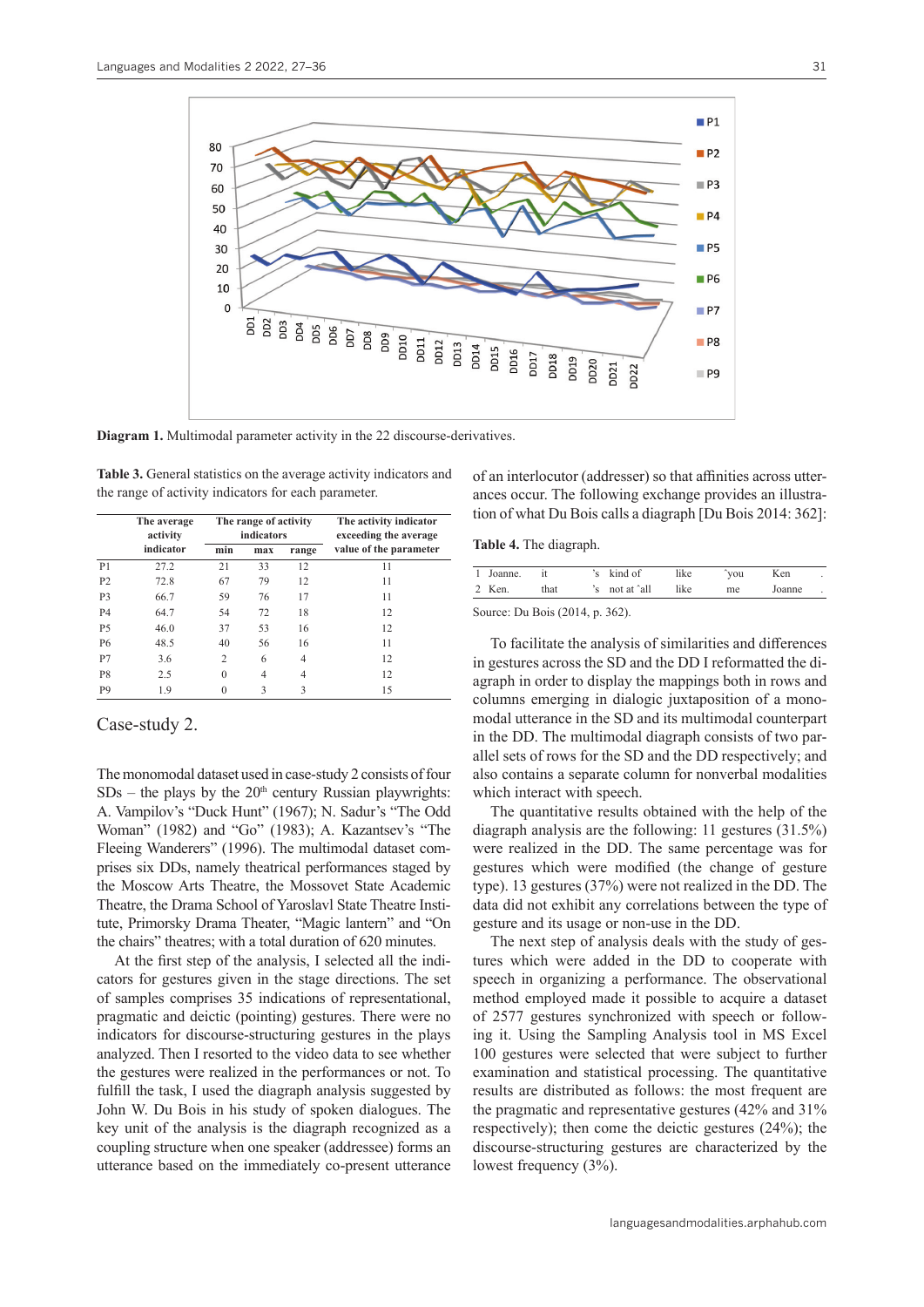The final step of the analysis engaged a modelling method based on a number of parameters identified due to the previous studies of gestures as a dynamic system [The multimodal dimensions of the discourse 2021]. They are as follows: regular, intentional, affective, cumulative, synthetic, complementary, additive, contrary. Schematically the multi-vector model for gestures is presented in the diagram below (Diagram 2).



**Diagram 2.** Gestural profile: the theatrical discourse.

### Discussion

In this section of the paper I discuss the results of the empirical study to see whether they confirm or refute the hypotheses made.

#### **Sample 1.**

The first hypothesis was that gestural modality together with facial movements would be the most active in multimodal meaning construal in the theatrical discourse. This hypothesis was partially confirmed. The results obtained show that the activity indicators are really the highest for P<sub>3</sub> and P<sub>4</sub>: hand and head gestures and facial movements such as eyebrows raised, wrinkles across the forehead, eyelids wide open, and more. At the same time,  $P_6$  (body movements) and  $P_2$  (verbal component modified) also have relatively high activity indicators. The ways of verbal modification include the repetition or omissions of words or phrases; or enlarging the cue. The following samples illustrate this observation.

In sample 1 the actor repeats the concluding phrase of the cue twice, adding a representational gesture (the stretched index finger hold) and a mimic sign (squinted eyes) which resonate with the speech, making the content salient. The image extracted from the video data (Irkutsk Academic Drama Theater named for N. P. Okhlopkov) and also the arrows in the diagraph explicate the correlations between the verbal and nonverbal components when the information in one modality enhances the information in another modality.

Sample 2 shows that the verbal component added and the gestures synchronized with it indicate a new conceptual projection – the necessity to lie in order to survive in life – contributing to the source utterance content (Moscow Drama Theater "Sphere").

|                                                        |  | Verbal                                       |                                                              | Non-verbal                       |  |  |  |  |
|--------------------------------------------------------|--|----------------------------------------------|--------------------------------------------------------------|----------------------------------|--|--|--|--|
| <b>SD</b>                                              |  | 1. Sarafanov. I have one thing to complete   |                                                              |                                  |  |  |  |  |
|                                                        |  | just one thing                               |                                                              |                                  |  |  |  |  |
| DD.                                                    |  | 1. Sarafanov. I have one thing to complete   |                                                              | the stretched index finger hold; |  |  |  |  |
|                                                        |  | just one thing                               | $\leftrightarrow$                                            | squinted eyes                    |  |  |  |  |
|                                                        |  | one thing                                    |                                                              |                                  |  |  |  |  |
|                                                        |  | The original text and the script (abridged): |                                                              |                                  |  |  |  |  |
|                                                        |  | SD                                           | DD                                                           |                                  |  |  |  |  |
| Сарафанов. <> мне надо завершить одну вещь, всего одну |  |                                              | Сарафанов. <> мне надо завершить одну вещь, всего одну, одну |                                  |  |  |  |  |
| вещь!                                                  |  |                                              | вещь!                                                        |                                  |  |  |  |  |

#### **Sample 2.**

|           |                 |                                              |             | Verbal            |                   |                | Nonverbal                             |
|-----------|-----------------|----------------------------------------------|-------------|-------------------|-------------------|----------------|---------------------------------------|
| <b>SD</b> | 1. Busygin.     | We have to                                   | invent      |                   | something         | $\cdots$       | ٠                                     |
|           | 2.              | We have to                                   | tell a lie  |                   |                   | $\overline{ }$ |                                       |
|           | $3. \leq  \geq$ | We have to                                   | frighten or |                   |                   |                |                                       |
|           |                 |                                              | pity        |                   |                   | ٠              |                                       |
| DD        | 1. Busygin.     | We have to                                   |             |                   |                   | $\overline{ }$ |                                       |
|           | 2.              | have to                                      | invent      |                   | something         | $\cdots$       | a pragmatic gesture                   |
|           | 3.              | We have to                                   | tell a lie  |                   | $\leftrightarrow$ | $\cdot$        | a pragmatic gesture                   |
|           | $4, \leq  \geq$ | We have to                                   | frighten or |                   |                   |                | a representational gesture            |
|           | 5.              |                                              | pity        |                   | $\leftrightarrow$ |                | a representational gesture            |
|           | 6.              | Learn to                                     | lie         |                   |                   | ٠              |                                       |
|           | 7.              | Learn                                        |             | $\leftrightarrow$ |                   |                | <i>discourse-structuring gestures</i> |
|           | 8.              | Learn                                        |             |                   |                   |                | (head nods)                           |
|           |                 | The original text and the script (abridged): |             |                   |                   |                |                                       |
|           |                 | <b>SD</b>                                    |             |                   |                   |                | DD                                    |

Бусыгин*.* Надо выдумать что-то такое… <…> Надо соврать как следует, только тогда тебе поверят и посочувствуют. Их надо напугать или разжалобить.

Бусыгин. Надо, надо, соврать как следует, только тогда тебе поверят и посочувствуют. Их надо напугать или разжалобить. Так что учись врать. Учись! Учись!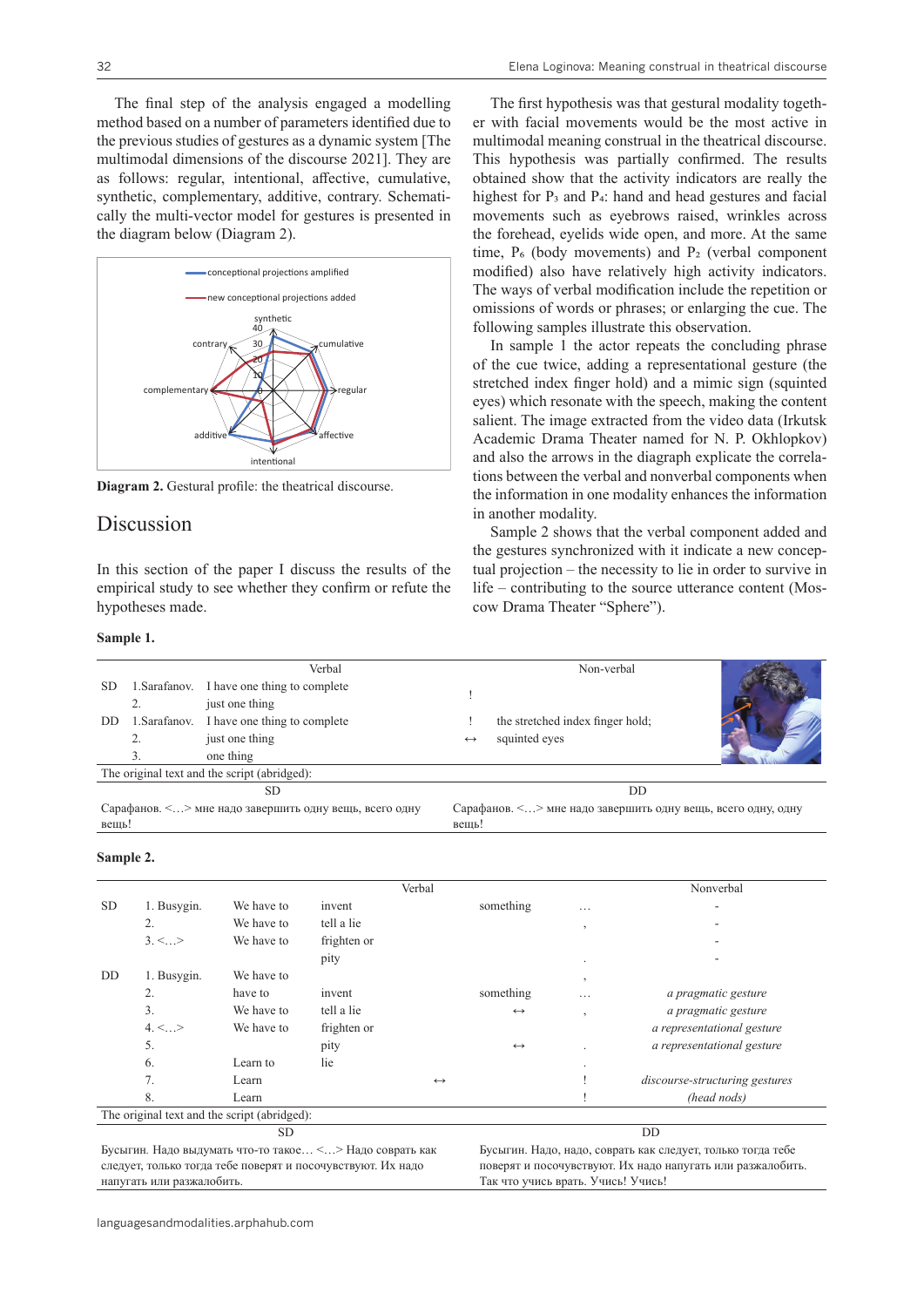Sometimes a new conceptual projection can be activated with the help of nonverbal modalities only, e.g., body repositioning or body movements and poses that signal some implied meaning. The sample that can illustrate this observation is the final scene set by the actors as an allusion to "The return of the prodigal son", a famous painting by Rembrandt. The resonating scene setting (The theater company "Free Stage") emphasizes the role of nonverbal modalities in the process of recurrent semiosis which links the second order embodiment, salience and resonance.

Summarizing the findings, we see that whereas the arts as communication rely on multimodal interaction for meaning construction, the highlighting function is not restricted to speech-accompanying hand and head gestures and facial movements. But being mimetic and characterized by continuously varying forms, exactly these modalities have much in common with prosody in

their potential for semantic nuancing [Goldin-Meadow 1999; Wagner 2014]. So, they are usually more adaptive to speech and can reinforce or modify the pragmatic aspect of the utterance.

The second hypothesis was that pragmatic and representational gestures would prevail in the DD due to the ontological nature of a theatrical performance. This hypothesis was confirmed. Besides, I wanted to check whether gestures indicated in the stage directions in the SDs were realized in the DDs. The results of the analysis reveal an approximately equal distribution of the gestures into three groups: gestures that are contextualized, concretized (or modified) and non-used in the DDs. The following samples from A. Vampilov's "Duck Hunt" and the theatrical performance staged by the Moscow Arts Theatre illustrate the contextualization and concretization of the gestures prescribed by the playwright.

#### **Sample 3.**

|           |                                   |                                                    | Verbal                                                      |                                               |                            |              | Non-verbal                                                                                                                                                                                                                                                 |
|-----------|-----------------------------------|----------------------------------------------------|-------------------------------------------------------------|-----------------------------------------------|----------------------------|--------------|------------------------------------------------------------------------------------------------------------------------------------------------------------------------------------------------------------------------------------------------------------|
| <b>SD</b> | Valeria.                          | Oh, Vadim Andreevich                               | I will                                                      |                                               |                            | theatrically |                                                                                                                                                                                                                                                            |
|           |                                   |                                                    |                                                             | I will pray for you                           |                            |              |                                                                                                                                                                                                                                                            |
| DD        | Valeria.                          |                                                    | Oh, Vadim Andreevich                                        | I will<br>pray for you<br>I will pray for you |                            | .            | a representational gesture: praying hands<br>In Bulwer's classification this gesture is<br>described as Oro                                                                                                                                                |
|           | The original text and the script: |                                                    |                                                             |                                               |                            |              |                                                                                                                                                                                                                                                            |
|           |                                   | <b>SD</b>                                          |                                                             |                                               |                            |              | DD                                                                                                                                                                                                                                                         |
|           | готова на Вас молиться.           | Валерия (театрально). О, Вадим Андреич! Я готова Я |                                                             |                                               | молиться. На Вас молиться. |              | Валерия. О, Вадим Андреич! Я готова просто (жест «мольба»)                                                                                                                                                                                                 |
| Sample 4. |                                   |                                                    |                                                             |                                               |                            |              |                                                                                                                                                                                                                                                            |
|           |                                   |                                                    | Verbal                                                      |                                               |                            |              | Non-verbal                                                                                                                                                                                                                                                 |
| <b>SD</b> | Galina.                           | Have you ever killed<br>anything                   | at least a small, this<br>small bird                        | $\overline{?}$                                |                            |              | shows the size of a bird using the finger                                                                                                                                                                                                                  |
|           | Kuzakov.                          |                                                    | He can't get into this<br>one                               |                                               |                            |              | shows the size of a bird using both hands                                                                                                                                                                                                                  |
| DD        | Galina.                           | Have you ever killed<br>anything                   | at least a small, this<br>small bird                        | $\overline{?}$                                | shows the size of the bird |              | <i>a representational gesture:</i> with the thumb and index fingers                                                                                                                                                                                        |
|           | Kuzakov.                          |                                                    | He can't get into this<br>one                               |                                               |                            |              | a representational gesture: stretches both hands up and spreads<br>them to the side to show the size of a bird                                                                                                                                             |
|           | The original text and the script: |                                                    |                                                             |                                               |                            |              |                                                                                                                                                                                                                                                            |
|           |                                   | <b>SD</b>                                          |                                                             |                                               |                            |              | <b>DD</b>                                                                                                                                                                                                                                                  |
|           |                                   |                                                    | маленькую, ну хоть вот такую (показывает на пальце) птичку? |                                               |                            |              | Галина. Ну скажи, убил ли ты что-нибудь хоть раз? Ну хотя бы Галина. Ну скажи, ну признайся, признайся! Убил ли ты что-нибудь<br>хоть раз? Ну хотя бы такую, ну вот такую (большим и указательным<br>пальцами показывает размеры птички) маленькую птичку? |

Кузаков. Ну что ты ему показываешь? Он в такую (*показывает обеими руками*) не попадает. Кузаков. Ну что ты ему показываешь? Он в такую (вытягивает обе руки вверх и разводит в стороны) попасть не может.

As the main result, the analysis showed that 73% of the gestures used in the DDs are those with pragmatic and representational functions. This induces us to ask whether representational gestures (and also discourse-structuring gestures) in the theatrical performance as a second modelling system are deprived of pragmatic function or do they demonstrate different functions (e.g., pragmatic and representational) which complement each other?

While A. Kendon speaks of two main functions of co-speech gestures, namely substantial and pragmatic gestures [Kendon 2004]; the current empirical research makes it possible to define the aforementioned types of gestures in the theatrical discourse as having the pragmatic function in their core. Since the focus of a theatrical performance is on visualization, intensification and expressiveness it accounts for gestural patterns constructing joint meanings with the pragmatic meaning in the forefront. It manifests itself in conveying attitudes, but these are not ad hoc attitudes as in face-to-face interaction [Brône et al. 2013; Cienki 2017; Iriskhanova, Cienki 2018; Sonesson 2019]. These are attitudes organized in advance because the actor's nonverbal behavior is in a way preprogrammed and integrated into the general semiotics of the theatrical performance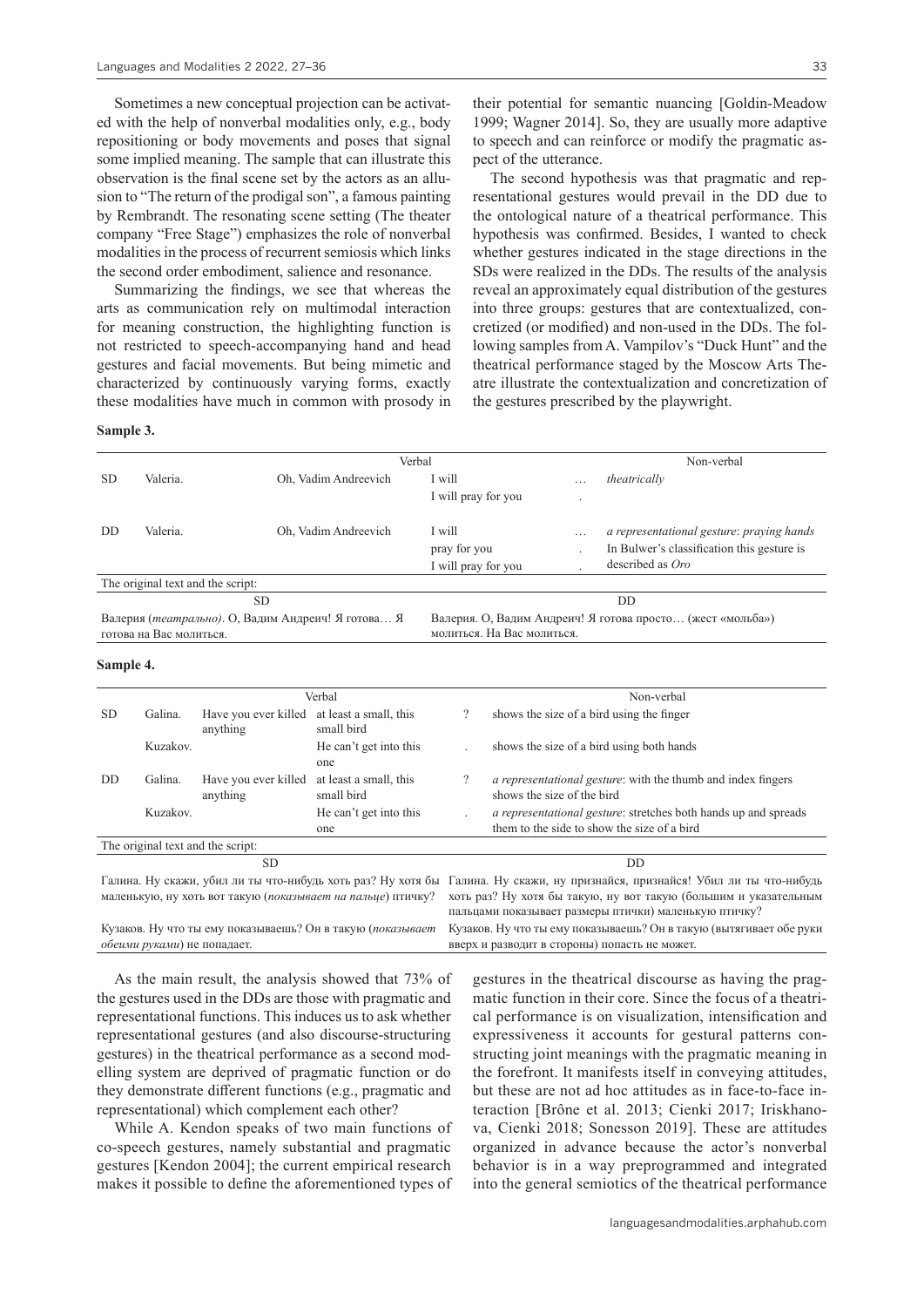together with costume, scenery, prosody, music, lighting, and more.

Consider the following extract from A. Kazantsev's "The Fleeing Wanderers" staged by the Mossovet Theatre: During this time, many have burst, rolled up, left, and so on… (The original text: Многие за это время лопнули, закатились, уехали и так далее…)

The verbs in the cue are synchronized with a hand gesture (hand swing upward). It is a metaphoric gesture

which concurrently fulfills the discourse-structuring function (Fig. 1a–c). It would be possible to use the same type of gesture choosing the opposite direction. But it is the upward movement that accentuates the meaning invested in the multimodal cluster, i.e., to vanish into thin air, disappear without a trace. Thus, the gesture renders the speaker's attitude which mirrors the intent that the stage director and the actor want to express being the co-authors of the theatrical performance.



**Figure1.** a–c.

The third assumption was that gestures in the DD can complement the content expressed by speech or represent some new content which can be in supplementary or contrary relations with the semantics of the cue. This hypothesis was also confirmed. Gestures and speech in a theatrical performance can contextualize the same image

(samples 3–4); the gestural modality can add expressiveness (samples 1–2); or invest some new conceptual projections into the image represented. The additive function of gestures can be illustrated by the following sample from N. Sadur's "The Odd Woman" staged by "On the chairs" theatre.

#### **Sample 5.**

|           |       |       |                    |                | Verbal |                       |                                       | Nonverbal                       |
|-----------|-------|-------|--------------------|----------------|--------|-----------------------|---------------------------------------|---------------------------------|
|           |       | 1. I  | $\cdot_{\text{m}}$ | running away   |        |                       |                                       |                                 |
|           |       | 2.You | 're                | catching me up |        |                       |                                       |                                 |
| <b>SD</b> | Woman | 3.    |                    |                | If you | catch me              | there will be paradise                |                                 |
|           |       | 4.    |                    |                |        | If you don't catch me | there will be the<br>end of the world |                                 |
|           |       | 1.1   | 'n                 | running away   |        |                       |                                       | deictic and representational    |
|           |       | 2.You | 're                | catching me up |        |                       |                                       | gestures (acting out the scene) |
| DD        | Woman | 3.    |                    |                | If you | catch me              | there will be paradise                | representational (metaphoric)   |
|           |       | 4.    |                    |                |        | If you don't catch me | there will be the end of<br>the world | gestures                        |

According to the dialogic syntax structure [Du Bois 2014], the verbal correlations between the SD and the DD reflect the frame resonance characterized by straightforward affinities (I : you // 'm : 're // if you : if you don't, etc.) and also the focus resonance that serves to lay emphasis on the contrasting images (paradise : the end of the world). In the sample provided the phrase "the end of the world" constitutes the mapping relation with the metaphorical gesture (imagery throat cutting) which implies the meaning of violent death as compared to the meaning of natural death expressed by the phrase.

The original text and the script are the same (abridged):

#### Баба. <…> Я – убегаю. Ты – догоняешь. Поймаешь – рай, не поймаешь – конец всему свету.

One more observation is that the SD usually has verbal triggers that make it possible to activate the gestural modality or some other semiotic modalities. E.g., the description of a character's behavior given in a stage direction can account for a certain costume, hairstyle, facial expression and also gait. Some linguistic units can suggest acting out the scene with the help of gestures-illustrators. E.g., phrases like "this kind" or "like this", intensifiers and textual ellipsis trigger nonverbal completion of an object or an event. Manual action verbs usually co-occur with iconic gestures, e.g., to dial, to switch on, etc. Deictic words in a character's speech can be accompanied by а pointing gesture on stage or, on the contrary, а pointing gesture can replace the verbal phrase and, as such, represent a nonverbal utterance.

So, the interplay of speech and co-speech gestures which emerges in everyday communication displays specific features and functions when realized in the arts as communication, namely in a theatrical performance in which gestures can simultaneously implement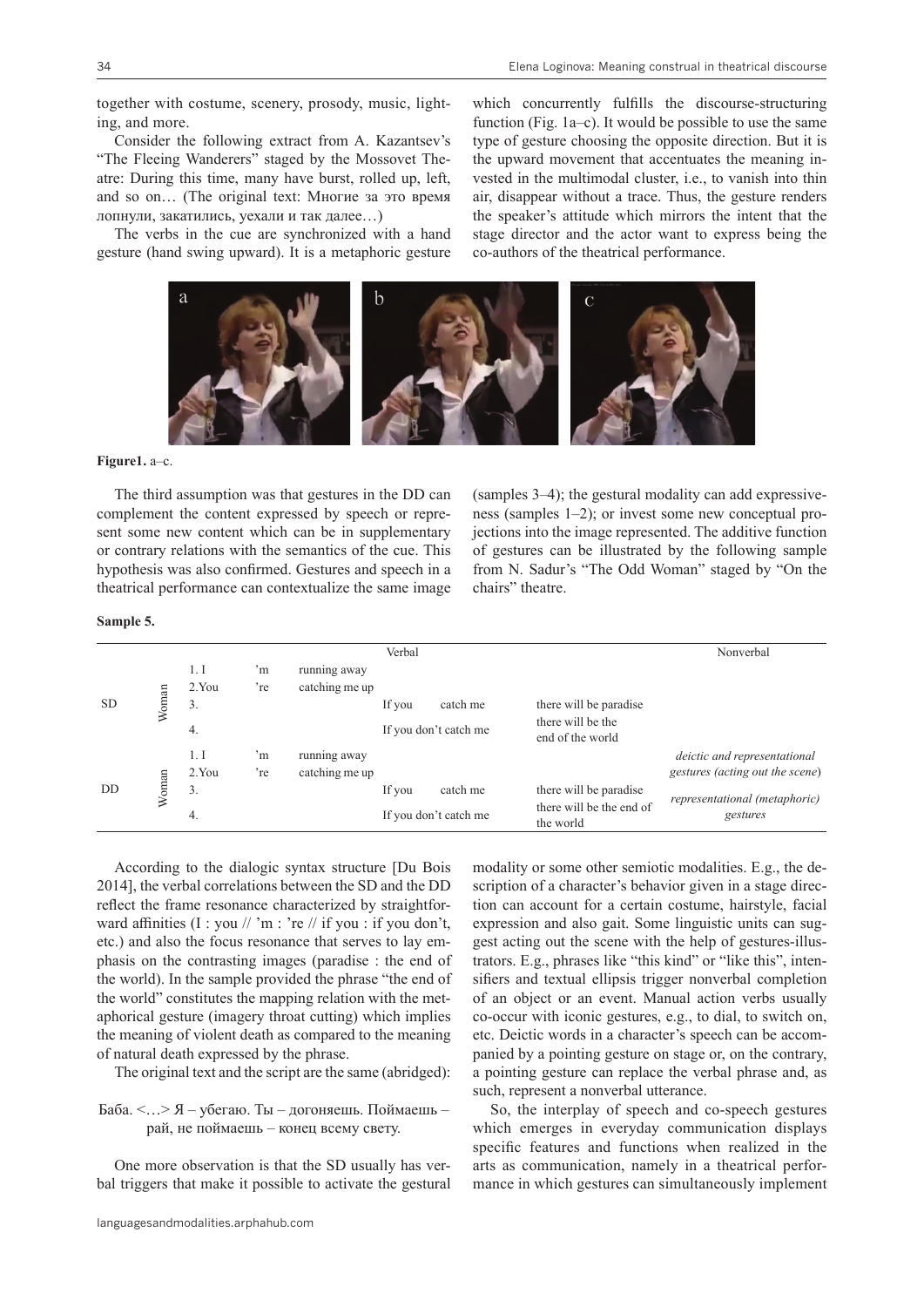several communicative attitudes assuming a multiplicity of interpretations. As was confirmed, despite the context-dependent, polysemous nature of most hand and head movements the actors employ, it is possible to identify the pragmatic function as a core common to many particular uses.

The results of the multimodal analysis show that one can distinguish two major trajectories of inferencing the original communicative situation: complementary and supplementary. The former means that the co-occurring conceptualizations through verbal and gestural components in the performance can result in the salience of the content and resonance, the pragmatic aspect being preserved. The latter means the emergence of new conceptual projections accompanied by both resonance and the modulation of the pragmatic aspect. Thus, resonance in the arts as communication involves intended additional meaning and is linked to symbolic cognition enfolded with mimetic cognition.

### Conclusion

Summing up, the research focus was on the exploration of speech-linked modalities that take part in the multimodal meaning construal in the theatrical discourse. The study has proved the efficiency of the diagraph analysis in organizing information from different modalities and in making the mapping relations explicit. Together with the statistical procedures this analytical tool made it possible to solve the main objectives of the research and confirm the hypotheses set. As was shown, the application of this methodology is relevant for estimating the activity and functions of different modalities in the meaning-making process, which means that it can be applied for the analysis of other types of heterogeneous discourse with the aim of revealing the construal process specificity.

Viewed from the perspective of the dialogic syntax, the original content (a play) and its multimodal derivative (a performance) are engaged in the "pragma-dialogue" [Kecskes 2016], which exploits the characteristics of verbal and nonverbal modalities to realize their potential for creativity and resonance, whether through immediate mappings or evocative allusion to a distant prior communicative event. In accordance with the research findings, the pragma-dialog is characterized by the dynamic strengthening or emergence of meaning projections and expressiveness likely to be caused by cross-activation between semiotic systems and sensory modes in the process of recurrent semiosis.

Being relatively young, the multimodal theory of meaning in different types of discourse needs a more fine-grained exploration before it can answer all the questions that are asked of it. The current research serves as a necessary prelude to a more in-depth study of gestural modality in the theatrical discourse so as to specify the semiotic functions and also variation of gestural patterns as the pivotal semiotic resources of the theatre; and to an overarching research of resonance as a phenomenon

that can help us enhance our understanding of embodied meaning construal through different modalities, especially in the arts as communication.

# References

- Barthes, R. (1989). *Izbrannye raboty. Semiotika. Poetika* [Selected works. Semiotics. Poetics]. Trans. from French. Moscow: Progress.
- Brône, G., et al. (2013). Multimodal turn-taking in dialogue: on the interplay of eye gaze, speech and gesture*. Proceedings of AFLiCo5: Empirical approaches to multi-modality and to language variation*, 21–22.
- Cienki, A. (2013). Cognitive Linguistics: Spoken language and gesture as expressions of conceptualization. In C. Műller, A. Cienki, S. Ladewig, D. McNeill, S. Teßendorf (Eds.), *Body – language – communication: An international handbook on multimodality in human interaction* (pp.182–201). Vol. 1. Berlin: Mouton de Gruyter. [https://](https://doi.org/10.1515/9783110261318.182) [doi.org/10.1515/9783110261318.182](https://doi.org/10.1515/9783110261318.182)
- Cienki, A. (2017). Analysing Metaphor in Gesture: A set of Metaphor Identification Guidelines for Gesture (MIG-G). In E. Semino, Z. Demjen (Eds.), *The Routledge Handbook of Metaphor and Language* (pp.: 131–147). London: Routledge.
- Cienki, A. (2019). Gestures and grammatical constructions. *Cognitive Studies of Language*, 37, 120–126.
- Cienki, A. (2021). From the finger lift to the palm-up open hand when presenting a point: A methodological exploration of forms and functions. *Languages and Modalities*, 1, 17–30.
- Dancygier, B. (Ed.) (2017). Language, Body, and Multimodal Communication. In *The Cambridge Handbook of Cognitive Linguistics*  (pp. 91–206). Cambridge, Cambridge University Press. [https://doi.](https://doi.org/10.1017/9781316339732) [org/10.1017/9781316339732](https://doi.org/10.1017/9781316339732)
- Du Bois, J W. (2014). Towards a dialogic syntax. *Cognitive Linguistics*, 25 (3), 359–410.<https://doi.org/10.1515/cog-2014-0024>
- Elam, K. (2002). *The Semiotics of Theatre and Drama*. London and New York: Routledge. <https://doi.org/10.4324/9780203426074>
- Fisher-Lichte, E. (1992). *The Semiotics of Theatre*. Transl. in English by Jeremy Gaines, Doris L. Jones. Indiana University Press.
- Gibson, J. J. (1979). *The ecological approach to visual perception*. Boston, MA: Houghton Mifflin.
- Goldin-Meadow, S. (1999). The role of gesture in communication and thinking. *Trends in cognitive linguistics*, 3 (11), 419–429. [https://](https://doi.org/10.1016/S1364-6613(99)01397-2) [doi.org/10.1016/S1364-6613\(99\)01397-2](https://doi.org/10.1016/S1364-6613(99)01397-2)
- Hart F. E. (2011). Performance, phenomenology, and the cognitive turn. In B. McConachie and F. E. Hart (Eds.) *Performance and cognition: Theatre studies and the cognitive turn* (pp. 29–51). London and New York: Routledge.
- Iriskhanova, O. K. (2018). Gestures as indicators of changes in discourse trajectory. *Cognitive Studies of Language*, 35, 100–115.
- Iriskhanova, О. К. (2018). Cognitive resonance: verbal and non-verbal dimensions. *Cognitive Studies of Language*, 32, 334–344.
- Iriskhanova, O. K., Cienki, A. (2018). The Semiotics of Gestures in Cognitive Linguistics: Contribution and Challenges. *Issues of cognitive linguistics*, 4, 25–36.<https://doi.org/10.20916/1812-3228-2018-4-25-36>
- Iriskhanova, O. K. et al. (2021). "Gesture turn" in professional communication studies: simultaneous interpretation. *Cognitive Studies of Language*, 1, 190–202.
- Iriskhanova, O. K. (ed.) (2021). *Polimodal'nye izmereniya diskursa* [The multimodal dimensions of the discourse]. Moscow: LRC Publishing House.